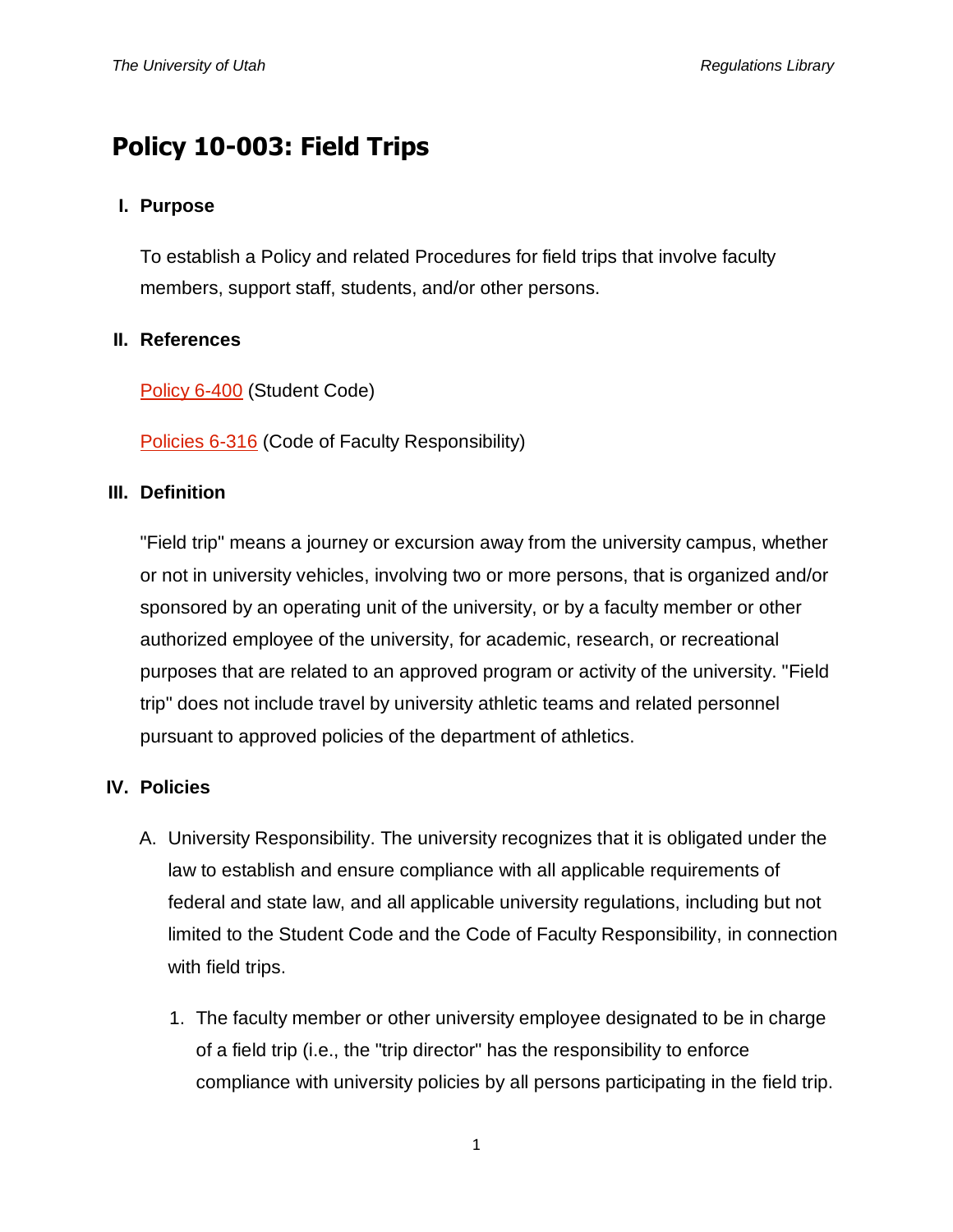- 2. No person shall be permitted to participate on a field trip unless a "Statement of Understanding," properly completed and signed pursuant to Section IV.B., below, is on file for that person in the office of the responsible department head or director before the field trip commences.
- 3. The trip director is responsible for the prudent care and operation of university-owned vehicles used on field trips from the time at which possession of the vehicle is taken until it has been returned to university control.
- 4. Only a duly licensed adult (i.e., age 18 years or older) who has been authorized by the trip director may operate a motor vehicle, whether or not the vehicle is owned by the university, to transport persons on a field trip.
- 5. The trip director must obtain assurance, prior to the commencement of the field trip, that any vehicle not owned by the university and used on the field trip will be covered throughout the period of the trip by a motor vehicle liability insurance Policy, currently in effect, with limits of coverage and liability that satisfy the requirements of the Utah Motor Vehicle Safety Responsibility Act, 1953 Utah Code Ann. Section 41-12-1 et seq.
- 6. Each person participating on a field trip in any capacity (e.g., faculty, staff, or student) should be covered by insurance for medical and hospital costs arising from any accident occurring while on the field trip. Enrollment in the university's hospital/medical student health insurance program for university employees, or in the student health insurance program, will satisfy this requirement. Persons not included in these insurance programs and who do not already carry equivalent private hospital/medical insurance should obtain appropriate short-term insurance.
- 7. Funds administered by the university may not be used to supply alcoholic beverages to persons participating on a field trip.

2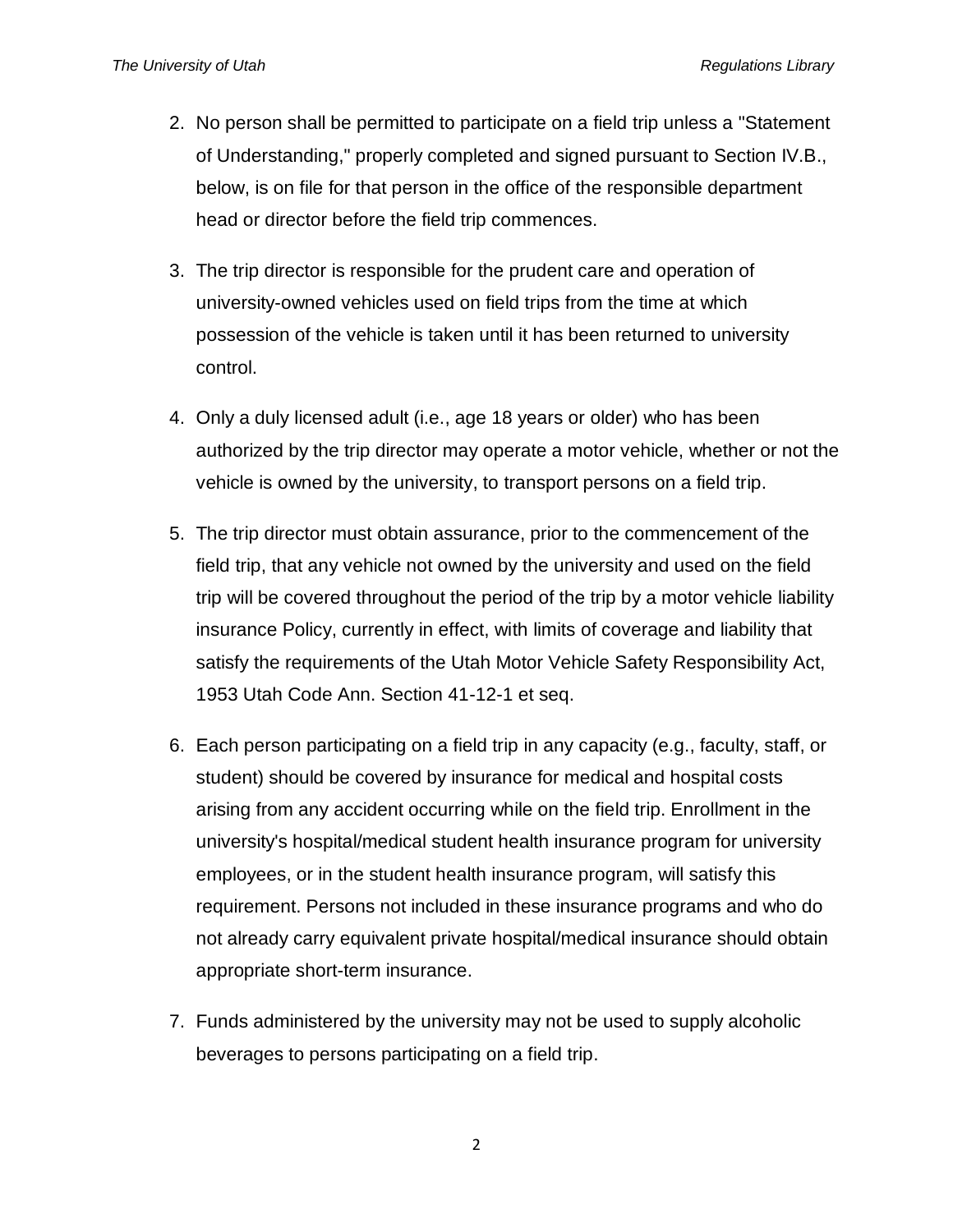- 8. While actually using any vehicle for field trip purposes, and during "working hours" (i.e., those hours designated by the trip director as time to be spent on university-sponsored activities within the purpose of the trip), drinking of alcoholic beverages by any participant on a field trip is forbidden.
- 9. No narcotics, illegal drugs, or other controlled substances may be in the possession of, or used by, any person engaged in the field trip except for purposes specifically permitted by the Utah Controlled Substances Act.
- 10. No person engaged in field trip activities, other than the trip director, may possess or use any kind of firearm for any purpose, except as may be expressly authorized by the trip director upon a determination that the person so authorized is reasonably knowledgeable and proficient in the use of the particular firearm and that its possession or use by him/her is necessary to carry out the purposes of the trip.
- 11. Each student participant is expected to comply with all applicable provisions of the Student Code, and each faculty member is expected to comply with all applicable provisions of the Code of Faculty Responsibility, during the field trip, and to obey all applicable provisions of the law of the state and nation in which the field trip activities take place. All participants are individually responsible for their personal conduct while on the field trip, and the university has no obligation to intercede or undertake to protect them from the legal consequences of violations of law for which they may be responsible.
- B. Statement of Understanding
	- 1. Each person, prior to participating in a university-sponsored field trip, must personally sign (or if under 18 years of age must obtain the signature of his/her parent(s) or guardian upon) an agreement reading substantially as shown in the attached Appendix, which shall be filed in the office of the sponsoring department or office prior to the commencement of the field trip.

3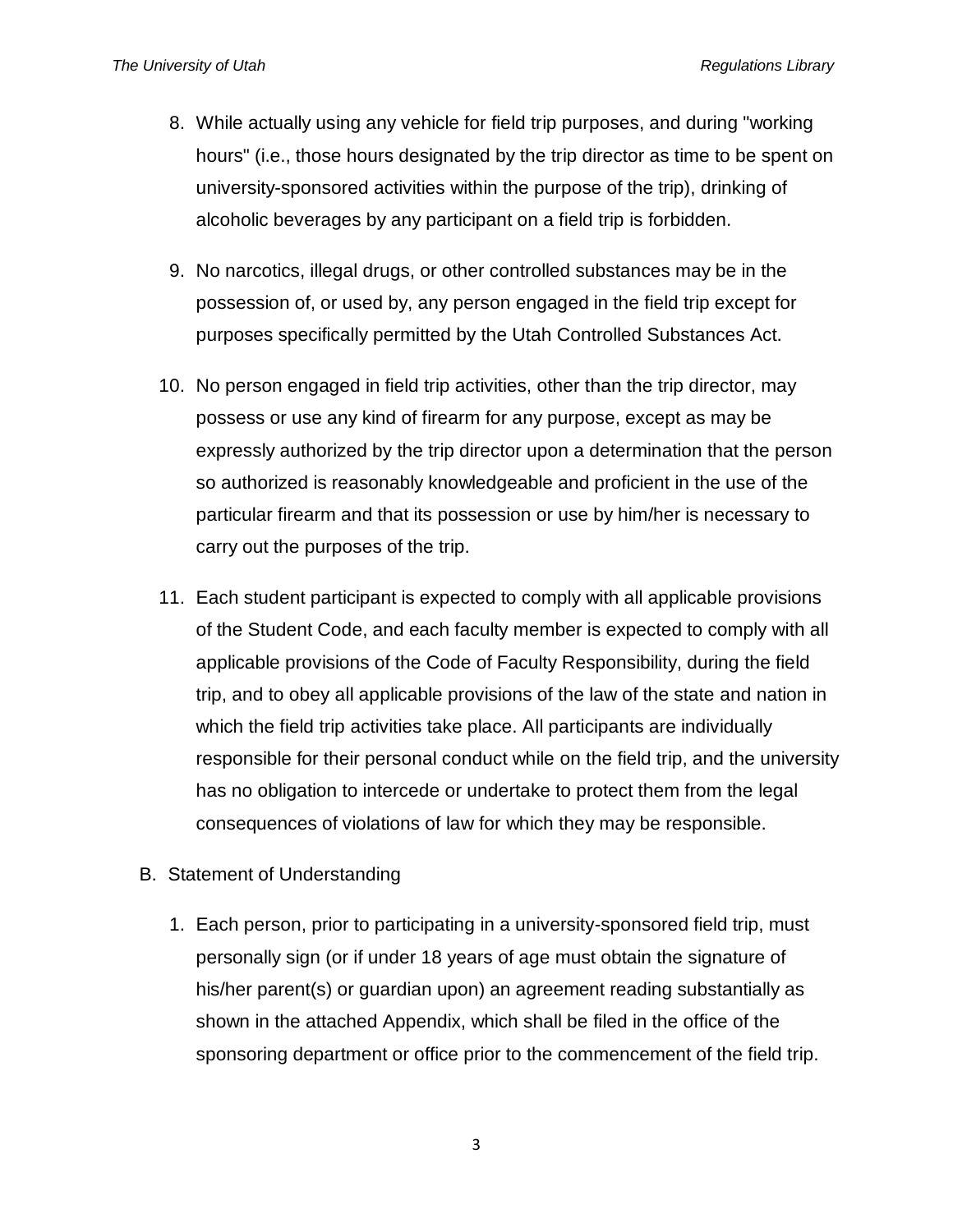- 2. Persons who are expected to participate on more than one field trip during any academic year (i.e., July 1 to the following June 30, inclusive) are not regularly required to sign a separate Statement of Understanding for each trip, provided there is on file in the pertinent office a duly signed statement that is accurate and up-to-date prior to each field trip taken during that academic year.
- 3. The filing of such statements may be required as a condition of registration in any course in which participation in one or more field trips is anticipated.

#### **V. Procedures**

- A. Departmental Responsibilities. The head of each department or operating unit that sponsors field trips shall be responsible for enforcing university policies relating to field trips, for notifying students of the requirements of this Field Trip Policy and Procedure, and for maintaining files of the Statements of Understanding required by Section IV.B., above.
- B. Sanctions.
	- 1. Violations of this Field Trip Policy may be the basis of appropriate sanctions, including the initiation of formal charges under applicable provisions of the Student Code or the Code of Faculty Responsibility.
	- 2. While actually engaged in a field trip, the trip director may enforce the provisions of this Field Trip Policy by withdrawal or limitation of privileges, or, in the event of repeated violations, by excluding the offending person from further participation and arranging to return the offender to the campus or to convey him/her to the nearest point of public transportation for return to the campus. The cost of such return transportation is a proper charge against university funds, but the university reserves the right to obtain reimbursement from the offender.

4